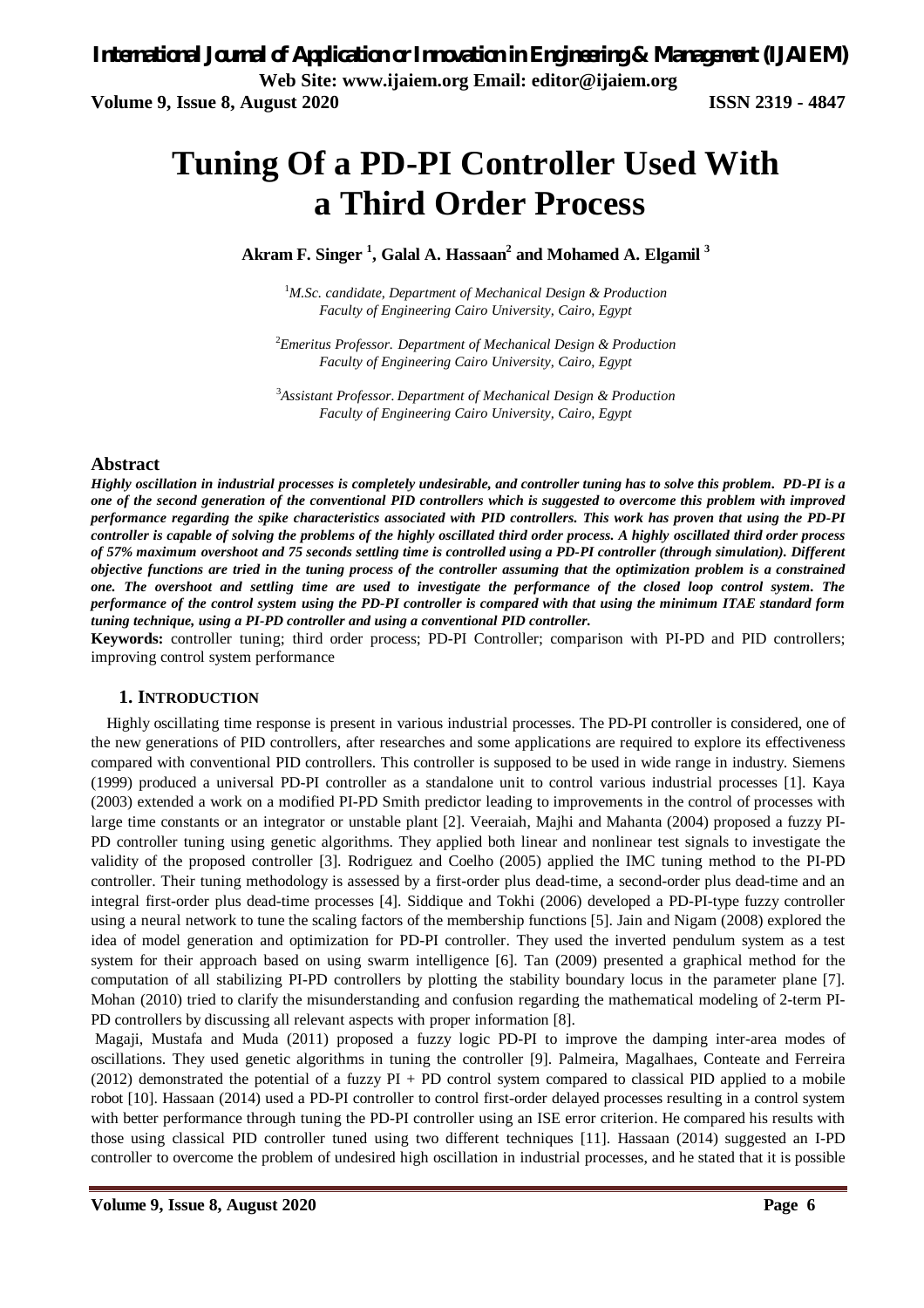## **Volume 9, Issue 8, August 2020 ISSN 2319 - 4847**

to suppress this problem by using that tuned I-PD controller [12]. Hassaan (2014) proved that using the PD-PI is capable of solving the dynamic problems of highly oscillating processes [13].Hassaan (2015) investigated the disturbance rejection associated with delayed double integrating processes using PD-PI controller. He stated that PD-PI controller are superior when compared with other disturbance rejection technique based on using a PID controller [14]. Hassaan (2015) investigated a PPI controller for set point tracking associated with a highly oscillating second-order like process. He stated that the PPI can compete with I-PD, PD-PI and PI-PD controllers regarding the maximum percentage overshoot [15]. Deboot Sain (2016) addresses the design of PID, I-PD and PD-PI controller for the ball and beam system. He proved that the result of comparison reveals that PD-PI controller outperforms both the PID and I-PD controller [16].Hassaan (2019) presented a tuning approach for a modified I-PD controller to be used with a highly oscillating second-order-like process. He stated that it suppress the high oscillations of a second-order-like process [17]. Furkan Nur Deniz, et al (2019) proposed a tuning method for PI-PD controller for fractional order system based on standard forms, they showed that the proposed method is practicable and that the controller parameters for the fractional order models can be tuned by using its integer order approximation transfer function [18]. Prafulla Kumar Sahooa, et al (2020) proposed a Multi Verse Optimization (MVO) technique to tune the proposed Fractional Order Proportional Derivative Proportional Integral PPDPI controller of a multi area power system having hydro, thermal, and gas power plants. They proved that the MVO tuned controllers outperformed the performance of recently published TLBO and DE tuned controllers in the area of dynamic performance, stability, and robustness [19]..

## **2. PROPOSED ALGORITHM**

## **2.1 The Process**

The process is a third order process having the following forward transfer function in a unity feedback system as shown in Fig.1:

$$
G_p(s) = [K_{ip}\omega_n^2/(s^3 + 2\zeta\omega_n s^2 + \omega_n^2 s + K_{ip}\omega_n^2)]
$$
 (1)



Figure 1 Block diagram of third order process simulator Where

 $G<sub>P</sub>(s)$  is the close loop transfer function of the third order process.

 $K_{ip}$  integral gain of the process (in this prescribed third order process  $K_i = 0.5$ )

ω<sub>n</sub> natural frequency ( $ω_n = 0.447$  rad/s)

damping ratio ( $\zeta$ =1.34)

The third order process under consideration has the time response to unit step input shown in Fig.2 as simulated by MATLAB.



Figure 2 Step response of the uncontrolled third order process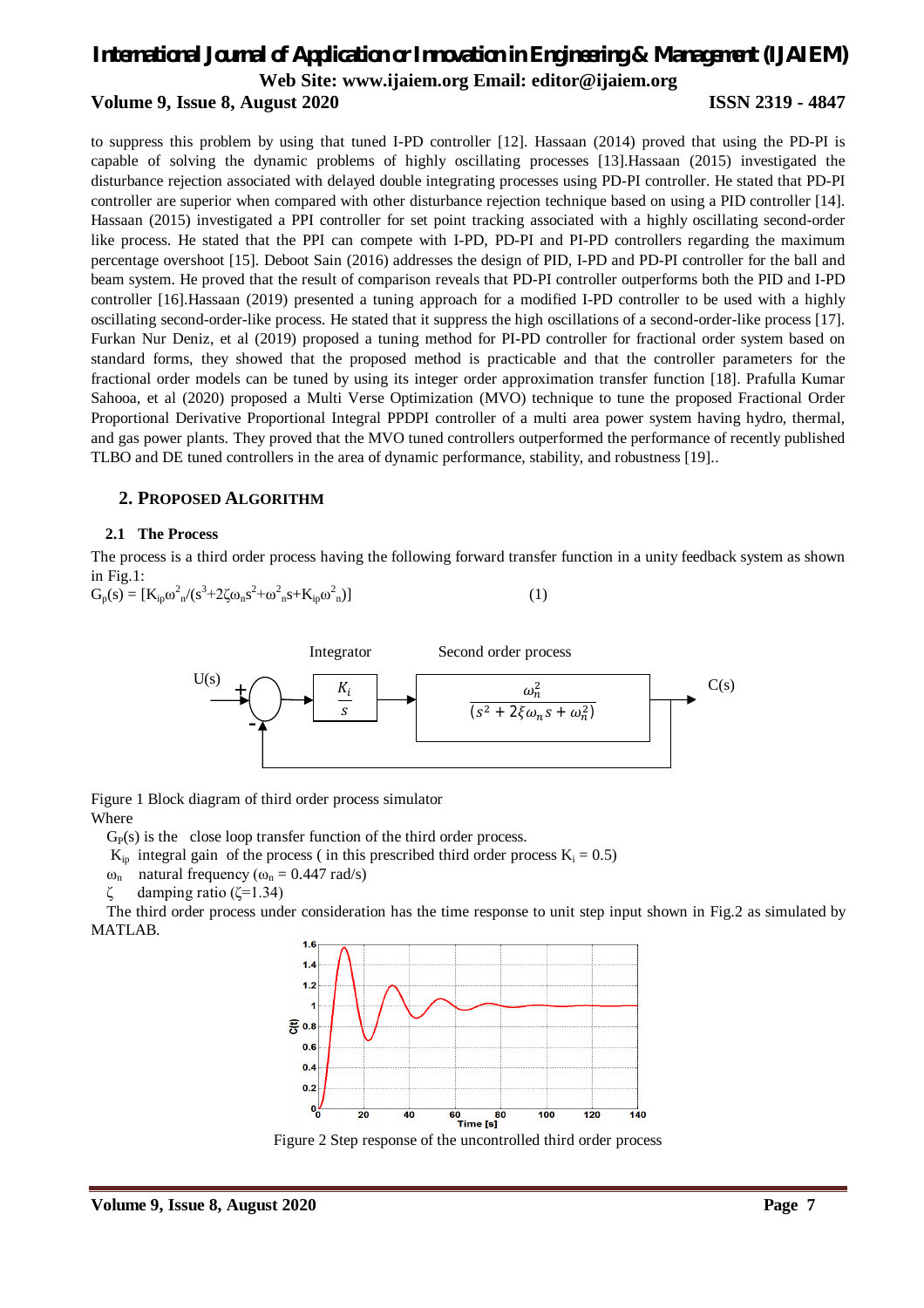## **Volume 9, Issue 8, August 2020 ISSN 2319 - 4847**

It has the time based specifications

- Maximum percentage overshoot: 57 %
- Maximum percentage undershoot: 18 %
- Settling time:  $75 s$

#### **2.2 The Controller**

The controller used in this study is a proportional + derivative (PD) - proportional + integral (PI) controller. In this controller, The PD and PI parts of the controller are connected in series. The input to the PD part is the system error, while the input of the PI part is the output of the PD part [6]. The controller transfer function,  $G_c(s)$  is:



Figure 3 PD-PI controller-based control system

#### **2.3 Control System Transfer Function**

The closed loop transfer function of the control system incorporating the PD-PI controller and the third order process, M(s) is obtained from the block diagram of Fig.3 and Eqs.2 and 3.

$$
M(s) = [b_2 s^2 + b_3 s + b_4] / [a_0 s^4 + a_1 s^3 + a_2 s^2 + a_3 s + a_4]
$$
 (3)  
Where  

$$
b_2 = (K_{pc2} K_d K_{ip} \omega_n^2), \quad b_3 = (K_{pc1} K_{pc2} K_{ip} \omega_n^2 + K_i K_d K_{ip} \omega_n^2), \quad b_4 = (K_{pc1} K_{ip} K_i \omega_n^2).
$$

$$
a_0 = 1
$$
,  $a_1 = (2\zeta\omega_n)$ ,  $a_2 = (K_{pc2}K_dK_{ip}\omega_n^2 + \omega_n^2)$ ,

 $a_3 = (K_{\text{pc1}} K_{\text{pc2}} K_{\text{ip}} \omega_n^2 + K_i K_d K_{\text{ip}} \omega_n^2), \qquad a_4 = (K_{\text{pc1}} K_i K_{\text{ip}} \omega_n^2).$ 

 $K_i$ Integral gain of the PI controller

- $K_d$  Derivative gain of the PD controller
- $K_{\text{pc}1}$  Proportional gain of the PD controller
- Kpc2 Proportional gain of the PI controller

The controller has four parameters to be identified to control the third order process and produce the desired performance:  $K_{\text{pc1}}$ ,  $K_d$ ,  $K_{\text{pc2}}$ , and  $K_i$ .

#### **3. CONTROLLER TUNING**

Five different objective functions (ISE), (IAE), (ITAE), (ITSE), (ISTSE) are used in the constrained optimization process aiming at tuning the PD-PI controller. The MATLAB command '*fmincon*' is used to minimize the objective function [20]. To control the performance of the control system, the following functional constraints are used:

- a) Constraint on the maximum percentage overshoot,  $OS<sub>max</sub>$ .
- b) Constraint on the settling time,  $T_s$ .
- c)Constraint of the system parameters to guarantee a stable system according to Routh-Hurwitz criterion (stability constraint).

#### **3.1 Tuning Results**

The tuning procedure described in the paper is applied through writing a master code for MATLAB and two subroutines, one for the objective function and the second for the functional constrains.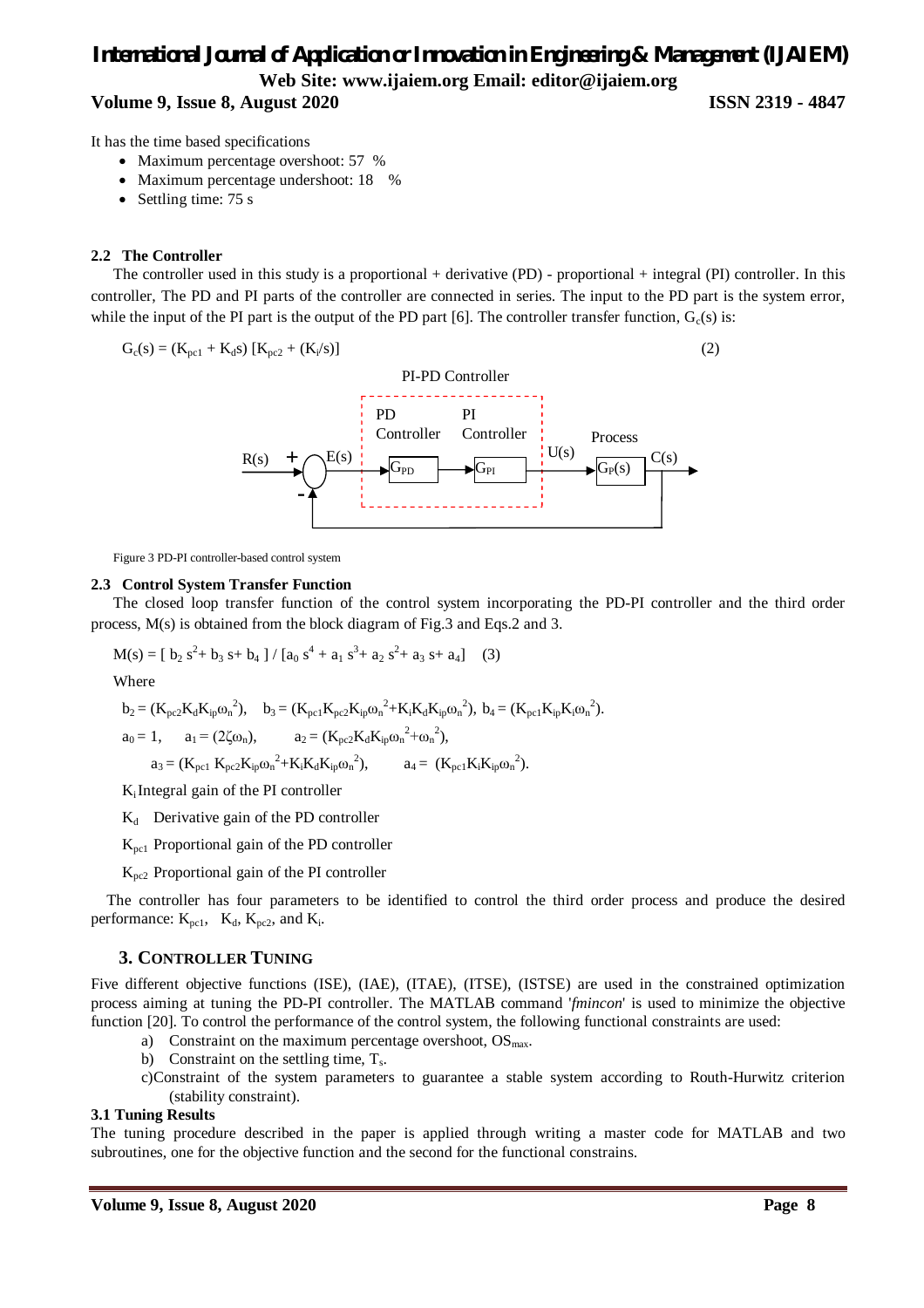## *International Journal of Application or Innovation in Engineering & Management (IJAIEM)* **Web Site: www.ijaiem.org Email: editor@ijaiem.org Volume 9, Issue 8, August 2020 ISSN 2319 - 4847**

Fig.4 shows the unit step response of the prescribed third order process controlled by the PD-PI controller using five objective functions.



Figure 4 Step response of the PD\_PI controlled third order process with different objective functions

The time-based specifications for different objective functions of the control system incorporating the PD-PI controller and the third order process are compared in Table 1.

| <b>OBJECTIVE FUNCTION USED</b> | $OS_{MAX}$<br>(%) | $T_s(s)$ |
|--------------------------------|-------------------|----------|
| <b>ISE</b>                     | 2.0153            | 38.5     |
| <b>IAE</b>                     | 2.0139            | 40.9     |
| <b>ITAE</b>                    | 2.0157            | 37.6     |
| <b>ITSE</b>                    | 6.1324            | 5.9      |
| <b>ISTSE</b>                   | 2.0262            | 13.6     |

Table 1 Time-based specifications of the PD-PI controlled third order process

From Fig.4 and Table 1, the best objective function for this application is the ISTSE for its reasonable maximum percentage overshoot and settling time. The tuned controller parameters in this case are:

 $K_{pc1} = 0.0731$ 

 $K_d = 0.3026$  $K_{pc2} = 8.1791$  (4)  $K_i = 0.01$ 

## **4. COMPARISON WITH STANDARD FORMS TUNING**

The control system in terms of its transfer function is a fourth order one. The optimal characteristic equation of such a system with a first-order numerator for a minimum ITAE standard form is available in the literature [21-25] and given by:

$$
s^{4} + (3.71 \omega_{0}) s^{3} + (7.88 \omega_{0}^{2}) s^{2} + (5.93 \omega_{0}^{2}) s + \omega_{0}^{4}
$$
 (5)

**Volume 9, Issue 8, August 2020 Page 9**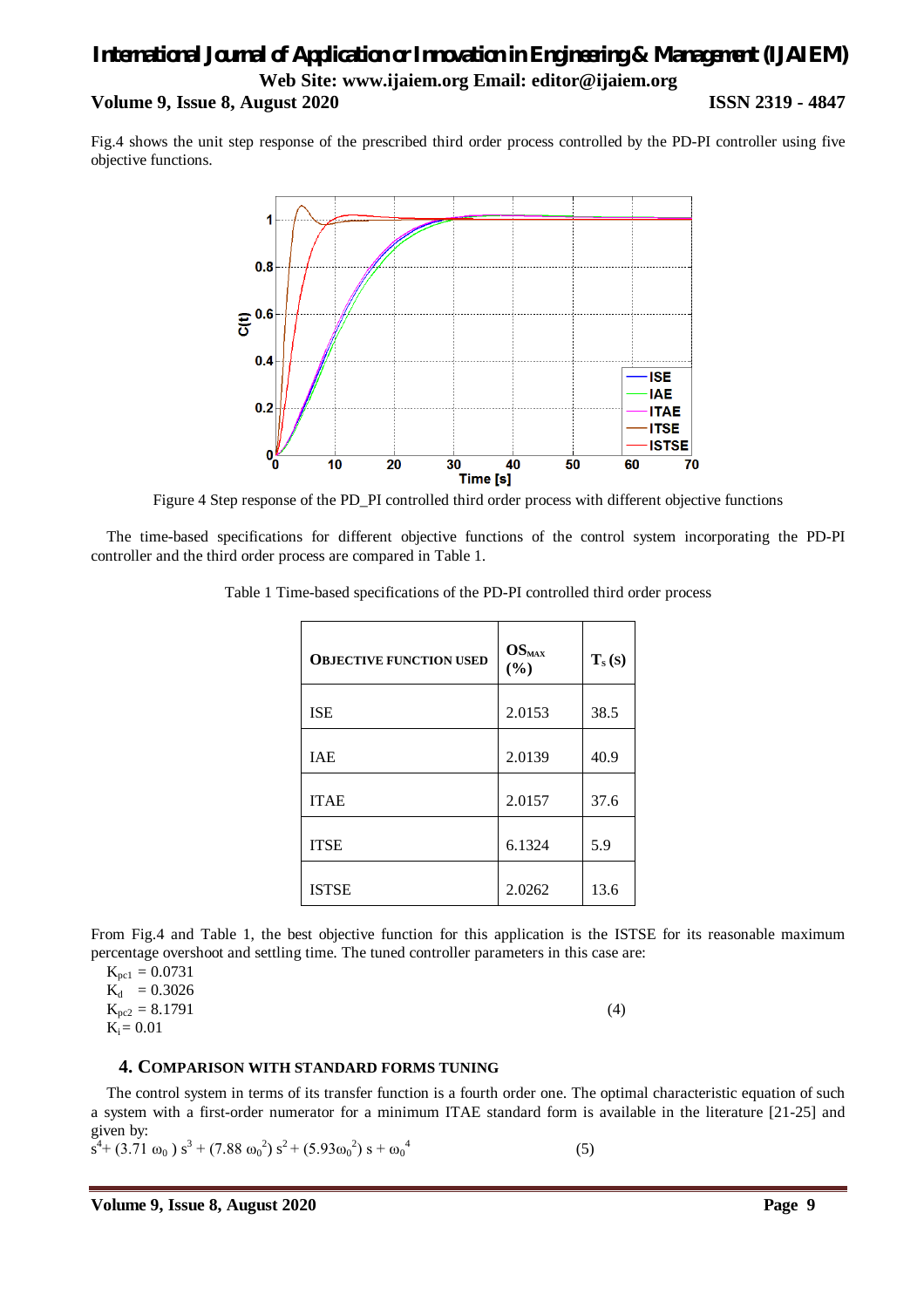## **Volume 9, Issue 8, August 2020 ISSN 2319 - 4847**

Comparing Eq.5 with the corresponding one in Eq.3 we get 4 equations in  $K_i$ ,  $K_{\text{pc1}}$ ,  $K_{\text{pc2}}$ , and  $K_d$  i.e. 4 unknowns and 3 equations. To be able to get the controller parameters using this tuning technique, one of the parameters has to be assumed. It was reasonable from the equations to assign  $K_i$ . The tuned controller parameters using the ITAE standard form are calculated and obtained as:

 $K_{\text{nc1}} = 0.367$  $K_{pc2} = 0.573$  $K_i$  = 0.3 (assumed value)  $K_{d} = 10.9$ 

The time response of the control system using the ITAE standard form tuning technique and the present tuning technique is shown in Fig.5:



Figure 5 Comparison of Step response of the PD-PI controlled third order process tuned by ITAE standard form and ISTSE

## **5. COMPARISON WITH OTHER CONTROLLERS**

The authors used a PI-PD controller to control the same process defined by Eq. 1 , the same objective functions and functional constraints [26]. Their results are compared with the present work using the PD-PI controller. To investigate the effectiveness of the PD-PI controller in controlling such a highly oscilating process, it was compared with the PI-PD controller and a tuned conventional PID controller. The comparison of the three unit step time responses is shown in Fig.6. The tuned parameters of the PID controller are as follows:



Figure 6 Step response of the third order process controlled by PD-PI, PI-PD and PID controllers

The performance parameters of the control system using the PD-PI, PI-PD and PID controller are compared in Table 2.

Table 2 Time-based specifications of the control system.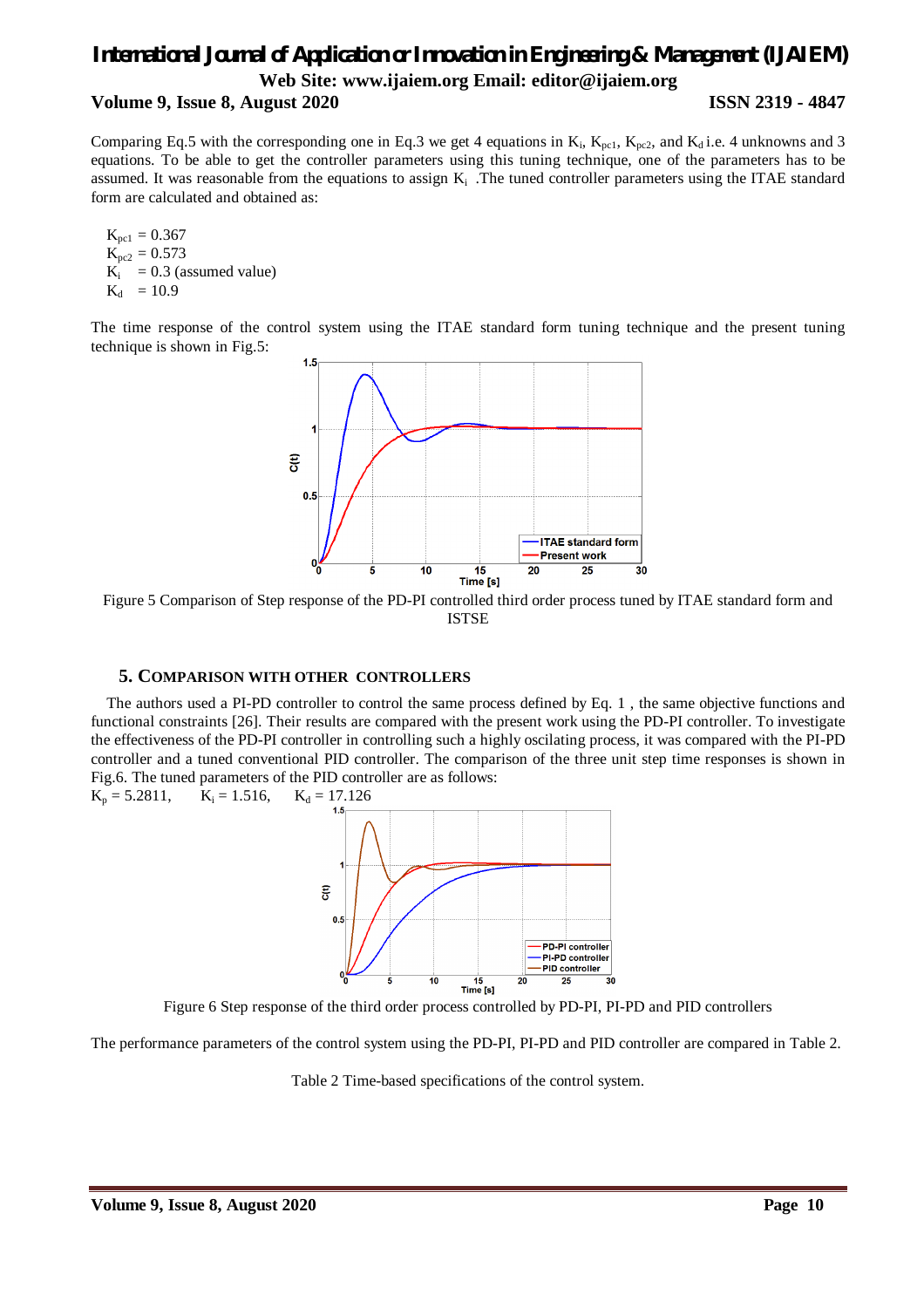**Volume 9, Issue 8, August 2020 ISSN 2319 - 4847**

| <b>CONTROLLER</b> | $OS_{MAX}$ (%) | $T_s(s)$ |
|-------------------|----------------|----------|
| PD-PI CONTROLLER  | 2.0262         | 13.6     |
| PI-PD CONTROLLER  | 0.105          | 21       |
| PID CONTROLLER    | 40             | 12.2     |

## **6.CONCLUSIONS**

- It was possible to cancel completely the higher oscillations in the third order process through using the PD-PI controller.
- It was possible using the ISTSE objective function to get a smooth step time response which was not possible with the tuned PID controller.
- It was contingent to vanquish the set-point kick problem associated with the conventional PID controller.
- It was viable to reduce the maximum percentage overshoot and maximum percentage undershoot using the PD-PI controller.
- It was possible to reduce the settling time to only 13.6 s using the tuned PD-PI controller compared with 21 s using the PI-PD controller.
- The maximum percentage overshoot using the PD-PI controller was 2 % compared with 40 % for the PID controller.
- The PI-PD controller resulted in the greater settling time compared with the PD-PI and PID controllers.

## **References**

- [1] Siemens, "Universal PD-PI controller type RKN88T", Siemens Building Technologies, CA2N3394E/03, 1999.
- [2] I. Kaya, "Autotuning of a new PI-PD smith pridictor based on time domain specifications", ISA Transactions, Vol.42, pp.559-575, 2003.
- [3] M. Veerajah, S. Majhi and C. Mahanta, "Fuzzy proportional integral proportional derivative (PI-PD) controller", Proceedings of the American Control Conference, Boston, Massachusetts, June 30-July 2, 2004.
- [4] J. Rodriguez and A. Coelho, "IMC tuning of PI-Pd controller for FOPDT, SOPDT and IFOPDT plants", 2nd Mercosur Congress on Chemical Engineering, 2005.
- [5] M. Siddique and M. Tokhi, "GA-based neural fuzzy control of flexible link manipulators", Engineering Letters, Vol.13, No,2, August 2006.
- [6] T. Jain and M. Nigram, "Optimization of PD-PI controller using swarm intelligence", Journal of Theoretical and Applied Information Technology, Vol4, No.11, pp.1013-1018, 2008
- [7] N. Tan, "Computation of stabilizing PI-PD controller", Int. J. Automation and Systems, Vol.7, No.2, pp.175-184, 2009,
- [8] B. Mohan, "Discussion on mathematical modeling of fuzzy two-term PI/PD controllers", International Journal of Computational Cognition, Vol.8, No.3, pp.42-44, September 2010.
- [9] N. Magaji, M. Mustafa and Z. Muda, "Power system damping using GA based fuzzy controlled TCSC device", Scientific Research and Essays, Vol.6, No.27, pp.5671-5684, , November 2011.
- [10]A. Palmereira, R. Magalhaes, C. Contente and A. Ferreira, "Comparison between classical PID and fuzzy PI + PD controller applied to a mobile robot", 15<sup>th</sup> Latinamerican Control Conference, Lima, Peru, 23-26 October 2012.
- [11]G.A. Hassaan, "Tuning of a PD-PI controller used with first-order-delayed processes", International Journal of Engineering Research and Technology, Vol.3, No.4, pp.2751-2755, , April, 2014.
- [12]G.A Hassan, "Tuning of an I-PD controller used with a hhighly oscillating second-order process", International Journal Of Mechanical EngineeringAnd Technology (IJMET), Vol. 5, Issue 5, May 2014.
- [13]G.A Hassan, " Tuning of a PD-PI controller used with a highly oscillating second order process", International Journal of Scientific & Technology Research, Vol. 3, Issue 7, july 2014.
- [14]G.A Hassan, "Controller tuning for disturbance rejection associated with adelayed double integrating process, Part I: PD-PI controller", International Journal of Computer Techniques , Vol. 2, Issue 3, May – June 2015.